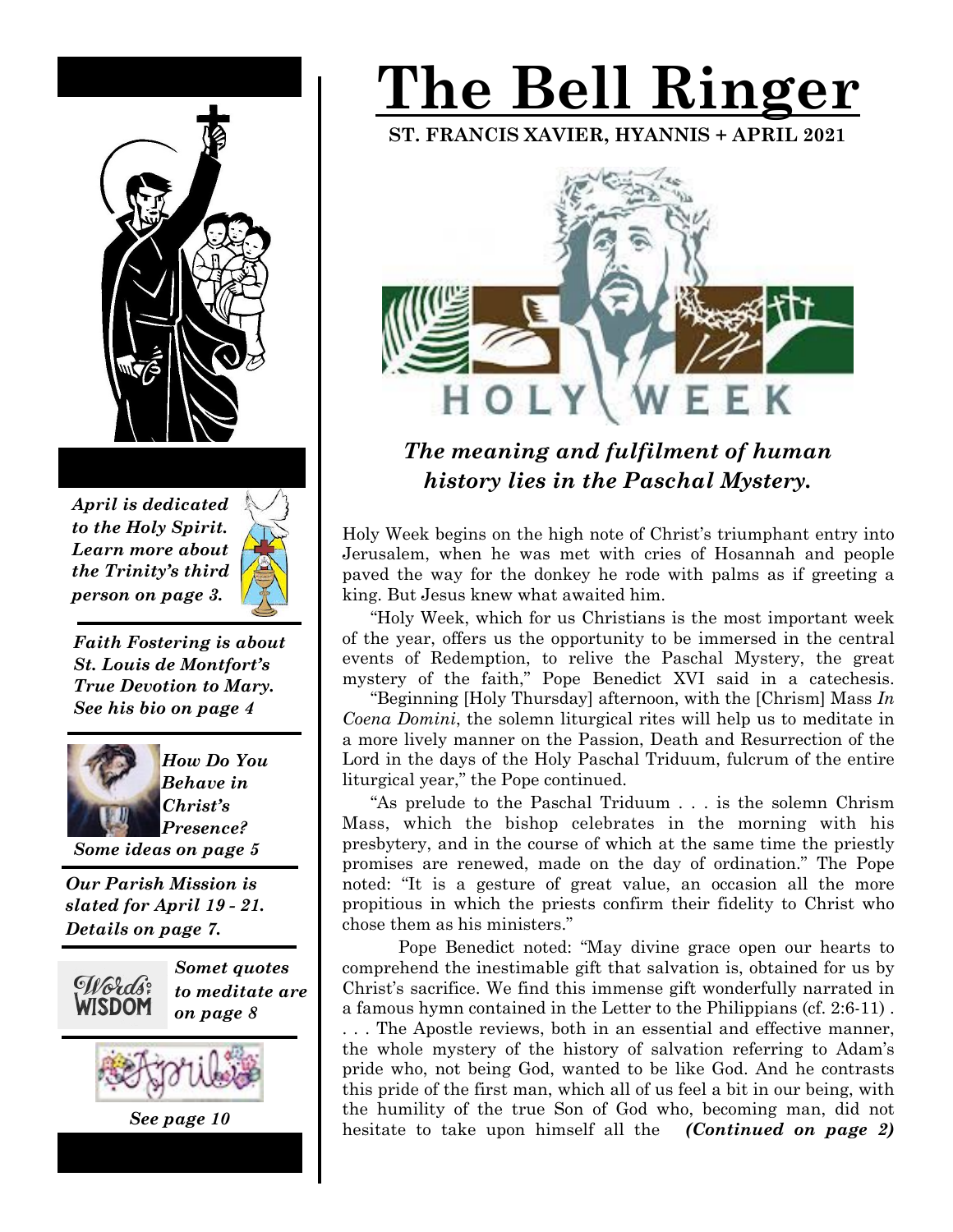### *Holy Week . . . Continued from Page 1*

weaknesses of the human being, except sin, and pushed himself to the profundity of death. This descent to the last profundity of the Passion and Death is then followed by his exaltation, the true glory, the glory of the love that went all the way to the end."

"The meaning and fulfilment of human history lies in the Paschal Mystery," according to Pope John Paul II. "'Therefore', the Catechism of the Catholic Church emphasizes, 'Easter is not simply one feast among others, but the *Feast of Feasts*, the *Solemnity of Solemnities*, just as the Eucharist is the *Sacrament of Sacraments* (the great Sacrament)." The Pope continued: "St Athanasius calls Easter *the Great Sunday* and the Eastern Churches call Holy Week *the Great Week.* The mystery of the Resurrection, in which Christ crushed death, permeates with its powerful energy our old time until all is subjected to him." the Pope explained.

But before Christ's triumph over death, there was the suffering, the torture, the humiliation, and his death on the cross.

*Holy* 

*Thursday*  Then Pope John Paul II explained on Holy Thursday we "contem-

plate Christ



who in the Upper Room, on the eve of his Passion, made a gift of himself to the Church, instituted the ministerial

priesthood and left to his disciples the new commandment, the commandment of love. Thus he wished to remain with us in the sacrament of the Eucharist, making himself the food of our salvation. After the Mass of the Lord's Supper, we keep a vigil of adoration with the Lord, obeying the desire that he expressed to the Apostles in the Garden of Olives," the Pope quoted: "Remain here and keep watch with me."

#### *Good Friday*

The Pope said that on Good Friday, we "revisit the tragic chain of events of the Passion of our



Redeemer leading to his crucifixion on Golgotha. The Adoration of the Cross will enable us to understand more acutely the infinite mercy of God. By willingly experiencing that immense sorrow, the Only-Begotten Son of God became the definitive proclamation of salvation for humanity.

 "The way of the Cross is difficult indeed! Yet it is only there that we receive the mystery of the Death that gives life," he explained.

*Holy Saturday* " T h e n the prayerful, silent atmosphere of Holy Sat-



urday will offer us the opportunity to await the glorious event of the

Resurrection, in prayer with Mary, already beginning to savor its deep joy," the Pope continued.

 "During the Easter Vigil, singing the "Gloria" the splendor of our destiny will be revealed: to forge a new humanity, redeemed by Christ who died and rose for us."



#### *Easter Sunday*

 "When on Easter Day, in the Churches in every corner of the earth rings out the *Dux vitae mortuus regnat vivus*, the Lord of life was dead, now alive he triumphs (Sequence), we will be able to understand and love the Cross of Christ forever; on it Christ overcame sin and death forever!"

 The Pope concluded: "At the supreme hour of the sacrifice of the Son of God, let us confidently lay at the foot of the Cross the longing that dwells in every heart: the desire for peace!

 "The Blessed Virgin Mary, who faithfully followed her Son all the way to the cross, will lead us after we have contemplated together with her the suffering face of Christ, to enjoy the light and joy that radiate from the splendor of the face of the Risen Christ. This is my hope: may it be a really holy Triduum, full of the joys and consolations of Easter!" +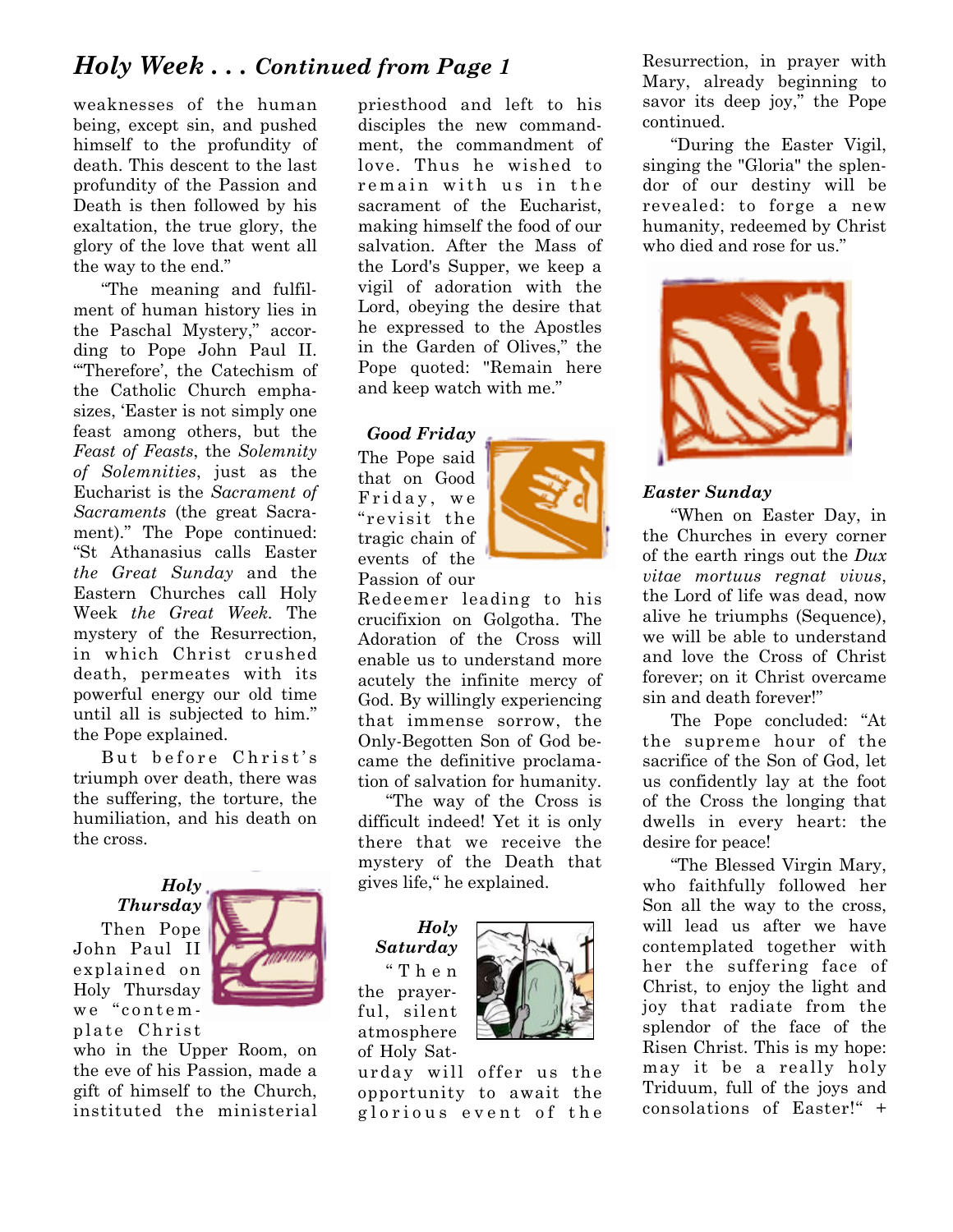Holy Baptism is the basis of the whole Christian life, the gateway to life in the Spirit, so says the Cathechism of the Catholic Church. During the Easter vigil, the faithful renew their baptismal vows, saying in part: "I believe in the Holy Spirit."

 This month is dedicated to the Holy Spirit and most of us immediately think of a dove, as one appeared at the

baptism of Christ by John the Baptist, and as fire upon the Apostles at Pentecost, both times bringing the word of God to his children.

 St. Paul revealed, "No one comprehends the thoughts of God except the Spirit of God." The Cathechism expounds on this: "Now God's Spirit, who reveals God, makes known to us Christ, his Word, his living Utterance, but the Spirit does not speak of himself. The Spirit who 'has spoken through the prophets' makes us hear the Father's Word, but we do not hear the Spirit himself.

 "We know him only in the movement by which he reveals the Word to us and disposes us to welcome him in faith. The Spirit of truth who 'unveils' Christ to us 'will not speak on his own.' Such properly divine self-effacement explains why 'the world cannot receive [him], because it neither sees him nor knows him, while those who believe in Christ know the Spirit because he dwells with them," John's gospel explains.

#### **Where Do We Know the Holy Spirit?**

 **"**The Church is the place where we know and learn to understand the Holy Spirit. This includes in the Scriptures he inspired; in the Tradition, to which the Church Fathers are always timely witnesses; in the Church's Magisterium, which he assists; in the sacramental liturgy, through its words and symbols, in which the Holy Spirit puts us into communion with Christ; in prayer, wherein he intercedes for us; in the charisms and ministries by which the Church is built up; in the signs of apostolic and missionary life; and in the witness of saints through whom he manifests his holiness and continues the work of salvation.



## *Receive the Holy Spirit*

#### **Jesus and the Holy Spirit's Joint Mission**

 "The One whom the Father has sent into our hearts, the Spirit of his Son, is truly God.," so writes St. Paul.The Catechism states: "Consubstantial with the Father and the Son, the Spirit is inseparable from them, in both the inner life of the Trinity and

his gift of love for the world. In adoring the Holy Trinity, life-giving, consubstantial, and indivisible, the Church's faith also professes the distinction of persons. When the Father sends his Word, he always sends his Breath. In their joint mission, the Son and the Holy Spirit are distinct but inseparable. To be sure, it is Christ who is seen, the visible image of the invisible God, but it is the Spirit who reveals him.

 "Jesus is Christ, *anointed*, because the Spirit is his anointing, and everything that occurs from the Incarnation on derives from this fullness. When Christ is finally glorified, he can in turn send the Spirit from his place with the Father to those who believe in him: he communicates to them his glory, that is, the Holy Spirit who glorifies him. From that time on, this joint mission will be manifested in the children adopted by the Father in the Body of his Son: the mission of the Spirit of adoption is to unite them to Christ and make them live in him."

 St. Gregory of Nyssa wrote: "The notion of anointing suggests . . . that there is no distance between the Son and the Spirit. Indeed, just as between the surface of the body and the anointing with oil neither reason nor sensation recognizes any intermediary, so the contact of the Son with the Spirit is immediate, so that anyone who would make contact with the Son by faith must first encounter the oil by contact. In fact there is no part that is not covered by the Holy Spirit. That is why the confession of the Son's Lordship is made in the Holy Spirit by those who receive him, the Spirit coming from all sides to those who approach the Son in faith." +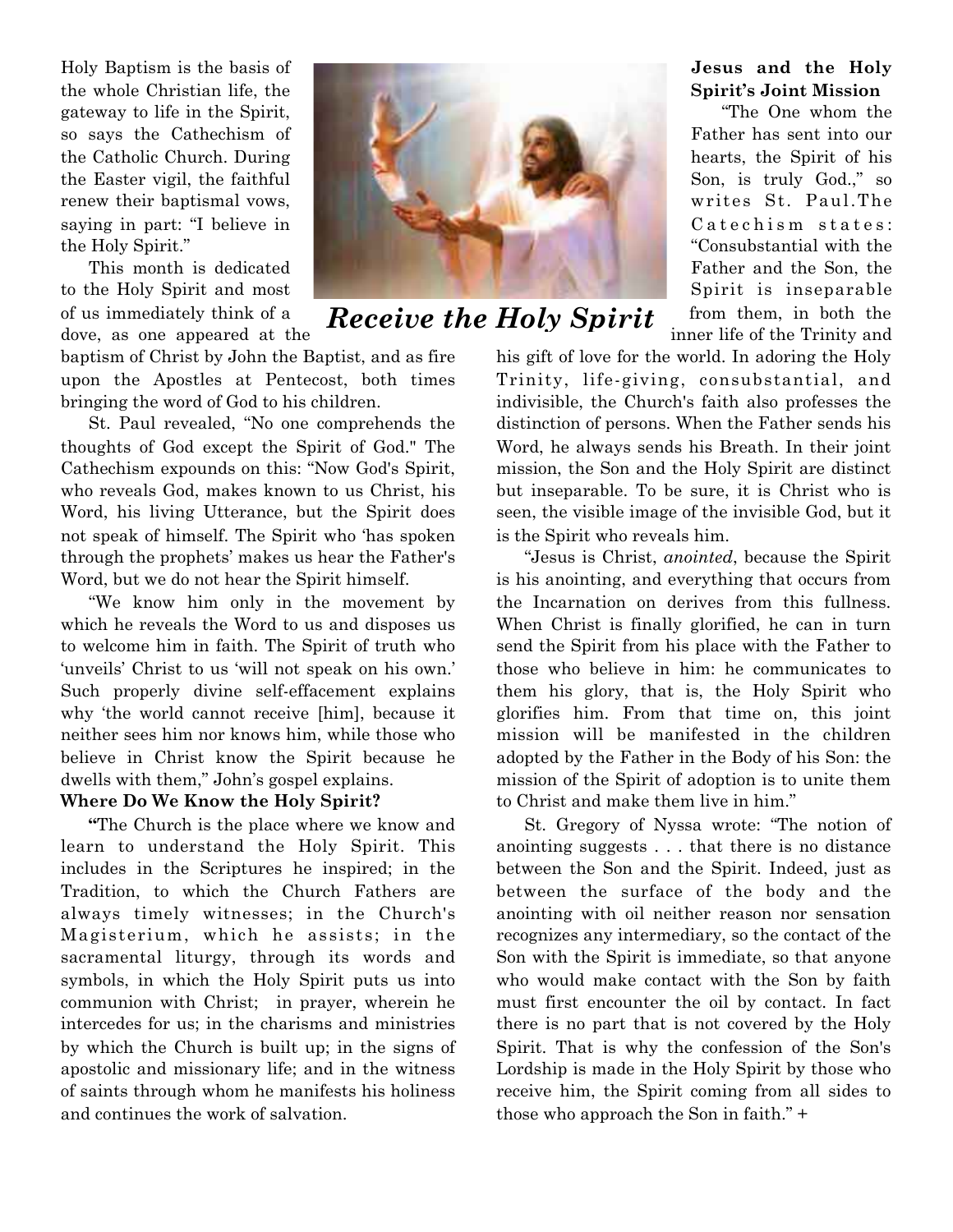## *St. Louis de Montfort, Mary's Loyal and Loved Apostle*

*"It was through the Blessed Virgin Mary that Jesus came into the world, and it is also through her that he must reign in the world." — St. Louis de Montfort* 

 With Father Michael's ongoing study of *True Devotion to Mary* on Monday Morning: Fostering

Faith, this short biography is offered for those who asked for it.

 Louis-Marie Grignion de Montfort was born on January 31, 1673, in Montfort-la-Cane, a small town in Brittany, France. He studied in Paris at Saint Sulpice Seminary, and was ordained in 1700. While a seminarian, he delighted in researching the writings of Church Fathers, Doctors and Saints relating to the Blessed Virgin Mary, to whom he was devoted.

 Under Mary's inspiration, he founded the Congregation of the Daughters of Wisdom (1703), a religious institute of women devoted to the care of the destitute,

and the Company of Mary (1705), a missionary congregation of men popularly known as Montfort Fathers. He also inspired the congregation of the Brothers of Saint Gabriel, committed to the education of the youth.

 In his apostolate, Montfort focused his zeal on calling people to conversion by renewing their baptismal promises, the Rosary and the diffusion of an authentic Marian devotion. He preached so



 In Rome, Pope Clement XI conferred on him the title and authority of Apostolic Missionary (1706), which enabled him to continue his apostolate after returning to France. He preached Mary everywhere and to everyone. He was one of the greatest apostles

> of the Rosary in his day, and by means of his inspiring books, *The Secret of the Rosary, The Secret of Mary,* and *True Devotion to Mary*, he is still so today.

> His greatest contribution to the Church and the world is *"Total Consecration to the Blessed Virgin",* which, according to him, is the perfect manner of renewing one's baptismal promises. His spirituality has inspired many religious institutes and Marian associations, and has been espoused by millions of people. Pope John Paul II chose for his papal motto *"Totus Tuus",* the first two words of the Montfortian total consecration to Jesus through Mary.

 In *True Devotion to Mary*, St. Louis de Montfort prophesied that the army of souls consecrated to Mary will be Her instrument in defeating the Devil and his Antichrist.

 St. Louis died on April 28, 1716, now his feast day, at 43, was beatified oin 1888 by Pope Leo XIII, he was canonized on July 20, 1947 by Pope Pius XII. Patron of preachers, the cause for his declaration as a Doctor of the Church is now being pursued. +

#### *Some Editor's Notes . . .*

**The Words of Wisdom** section of the newsletter is designed as a place to find subject matter for meditation during the month. The quotes are from saints, religious authors and lay people. The suggestion is to take one of the quotes and read it over, contemplating what it means to you and to your life. It is also helpful to google the authors. You will find some *new* to you saints and religious authors that can enrich your spiritual life. +

**The last page of the newsletter** is a copy of the monthly "themes" posted in the lobbies of the church. The inclusion in the newsletter gives you a copy of the liturgical theme for the month that echoes the liturgical emphasis — this month is dedicated to the Holy Spirit — offering parishioners an insight into the role played by the third person of the Holy Trinity.

 The monthly prayer intention is from the Vatican and unites us to the universal Church in prayer for a special intention selected by the Pope as a focus for the Church Militant.

 The monthly virtue is a parish initiative chosen to give parishioners a guide to living a virtuous life. It has been said that educating in virtue is a response to the call for a New Evangelization, firmly conveying the reality that happiness is found in living a virtuous life.<sup>+</sup>



*St. Louis's statue in St. Peter's*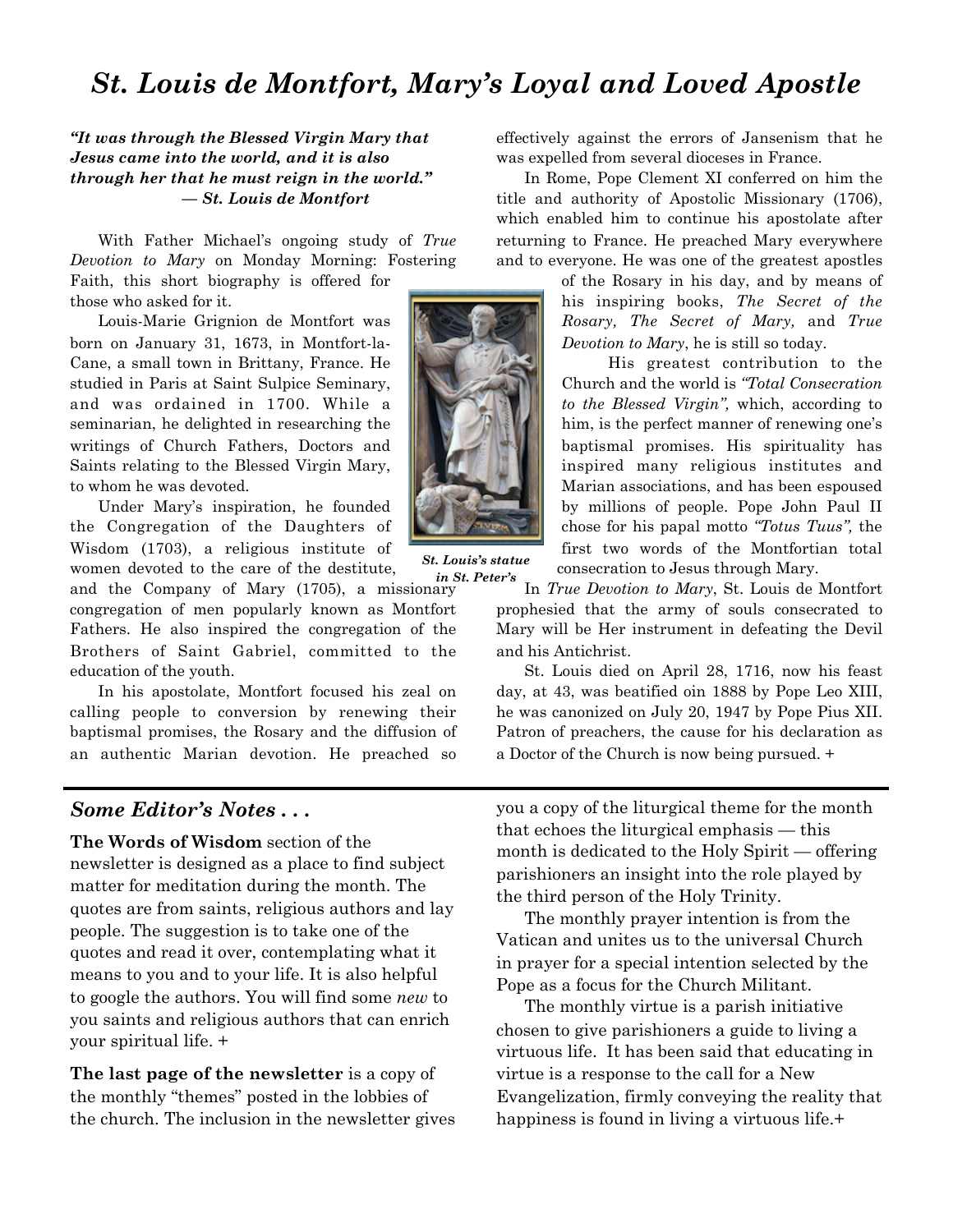## *How Do You Behave in Christ's Presence?* **By Father David J. Dohogne**

If any of us go to a public place or attend any civic event, there are normally standards of propriety requested of people. There are certain social graces or codes of conduct in almost any situation, whether you are attending a concert or symphony, watching a movie or live theater performance, having dinner in a restaurant, attending a sporting event, or even shopping.

There are also expectations regarding

properness and decorum when it comes to our participation in the celebration of Mass and the other Sacraments. Sadly, however, it seems that the manners and respect we normally show in public are often left behind when we walk through the doors of our parish churches.

 This is a temptation we all face be-

cause, oftentimes, our parish churches feel like "home" to us, which is good we feel that way, but all of us behave more casually in our homes than we would in any public setting. That being said, the Catholic Faithful are called to maintain and reflect a spirit of reverence and prayer when we enter the church.

 It is interesting to observe the behavior of some when they attend a celebration in a Catholic church. Oftentimes, their demeanor is no different in church than it is on the street or in the aisle in the grocery store. We might find their conduct and apparent "disrespect" in the church a bit disconcerting. Yet do we not at times fall into the same behavior, forgetting that we are in the Real Presence of Christ in the Blessed Sacrament?

 When we attend Mass and other liturgical celebrations, do our actions help or hinder others from truly praying and worshiping God? Here are just a few thoughts/suggestions/ observations for us to think about:

 1) Before entering the church, turn off or silence your cell phone and electronic devices and don't use them during Mass (this includes texting). Many people utilize their electronic devices to follow the Scripture readings and other prayers, which is certainly acceptable (as

> long as one is not tempted to use it for other activities).

> 2) Avoid any unnecessary talking and conversation, especially during the homily, the Consecration, the reception of Holy Communion, and the designated times for silent prayer/ reflection that are present during Mass.

 3) Avoid unnecessary trips out of the

church, especially after a liturgical celebration begins. Get Kleenex, other needed items, and make necessary bathroom visits BEFORE Mass begins so that when you enter the church, you can settle in for the celebration and not become a constant distraction to others by multiple trips in and out of the church.

 4) Please be reminded that there are more "appropriate" times to leave the church if necessary, in particular when other movements and actions are taking place (e.g. the ushers taking up the collection). If at all possible, do not leave during the Consecration.The Consecration is one of the most sacred moments in the Liturgy. How would you feel if a large number of guests got up and left the church just as you were exchanging your wedding vows? If it were not a true emergency, you would probably consider their *(Continued on page 7)*

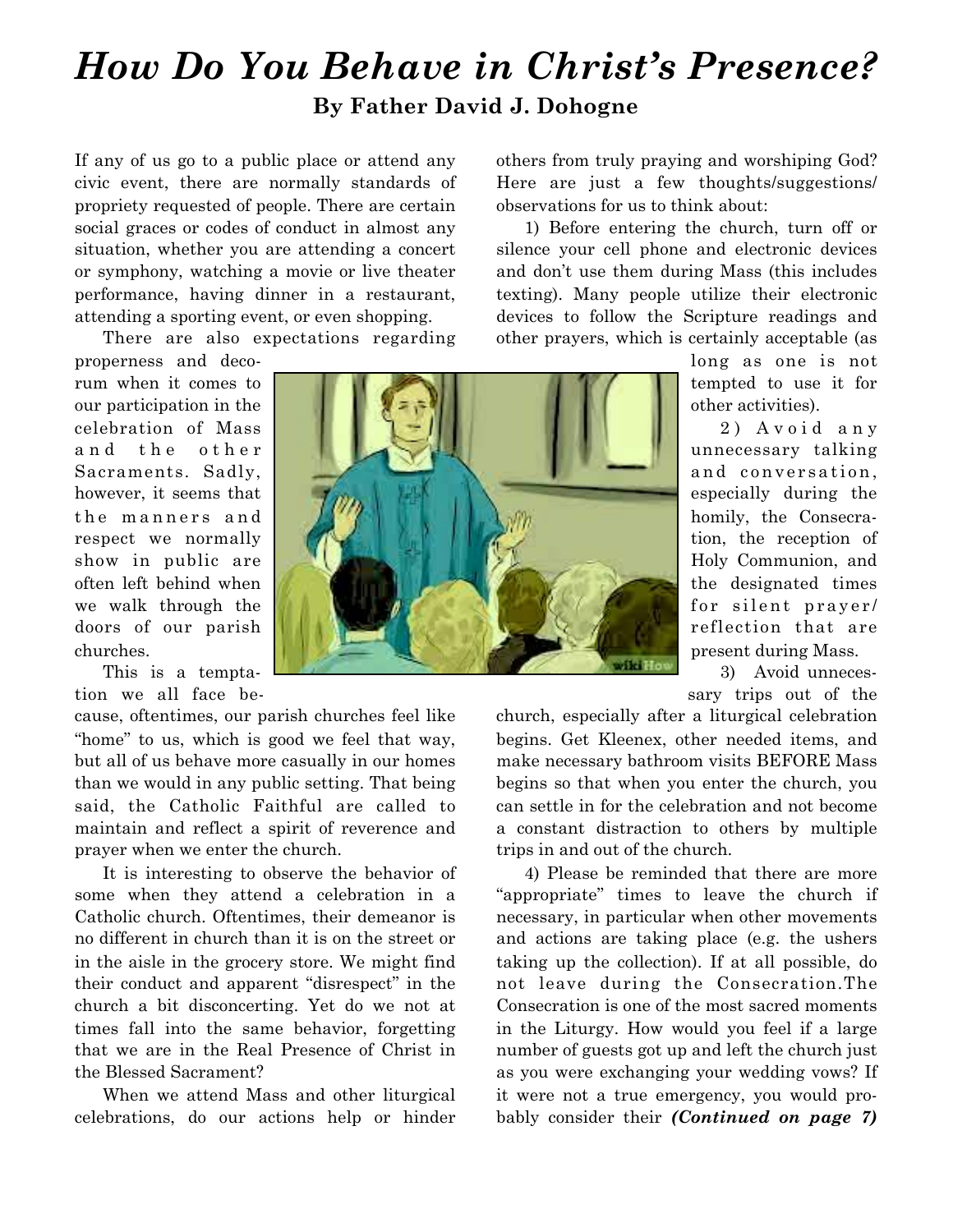## *How Do You Behave . . . Continued from page 6*

actions rude and disrespectful as the attention would probably be focused on the guests who were leaving rather than you and your spouse. During the Consecration, we should reverently focus our attention on the altar not on others.

 5) Don't chew gum during Mass, especially if you are going to receive Holy Communion! Also, dress appropriately and respectfully for Mass. Again, there are times that what we wear (or don't wear!) can become a distraction to others, especially during the summer months. Don't take attention away from the Lord by what you wear to Mass. And consider whether your attire is appropriate for greeting Him in the Liturgy.

 6) Plan accordingly to arrive at Mass on time and don't leave Mass early (in particular, immediately after you have received Holy Communion). The Mass concludes with the Final Blessing, not the reception of the Eucharist.

7) When coming forward to receive the Lord in Holy Communion, remember what you are doing at that moment. Coming forward in the Communion procession is not a time to visit with others in line or those in the pew as you pass. Make this a sacred moment for yourself and others.

 8) There is a respectful and courteous way to cough, sneeze, blow your nose, yawn, and clear your throat when necessary, so strive to do these things in a way which is respectful to Christ, to the priest, and to others around you. Do your best to avoid actions and behaviors that disrupt fellow worshippers.

 9) Make sure you see yourself as a participant in the Mass by joining in the prayers, sing-ing, and responses. To enhance a sense of unity in our worship, we should offer our responses in unison with others and our singing volume should not be dominant and overbearing to others.

 10) Avoid taking photographs during celebrations, especially weddings, baptisms, and First Communion. Usually someone is appointed for this job. If you haven't been asked to take photos, then your "job" is to pray and worship God in the liturgical celebration.

 It is my hope that these suggestions will truly enhance our worship of God and make our liturgical celebrations more meaningful and spiritually fruitful for everyone. While we do acknowledge that we are God's Holy People when we gather for worship, prayer, and the celebration of the Sacraments, our focus and attention should always be on Christ, not on ourselves or our neighbor. [Editor's Note: Remember that Christ doesn't leave the church when the priest does.]

 Let us truly help one another to offer fitting worship of God by our actions and behaviors when we come together as the Body of Christ! +

*Father Dohogne's regular column "Living the Liturgy" appears on the Missouri Diocese of Springfield - Cape Girardeau's website. This article first appeared in February 2014.*

## **The Pope's Prayer Intention for April Fundamental Rights**

We pray for those who risk their lives while fighting for fundamental rights under dictatorships, authoritarian regimes and even in democracies in crisis.

## **Prayer for the Holy Father**

Almighty and everlasting God, have mercy upon Thy servant, Pope Francis, our Supreme Pontiff, and direct him, according to Thy loving kindness, in the way of eternal salvation; that, of Thy gift, he may ever desire that which is pleasing unto Thee and may accomplish it with all his might. Through Christ Our Lord. Amen.

*Our Father. Hail Mary. Glory Be to the Father.*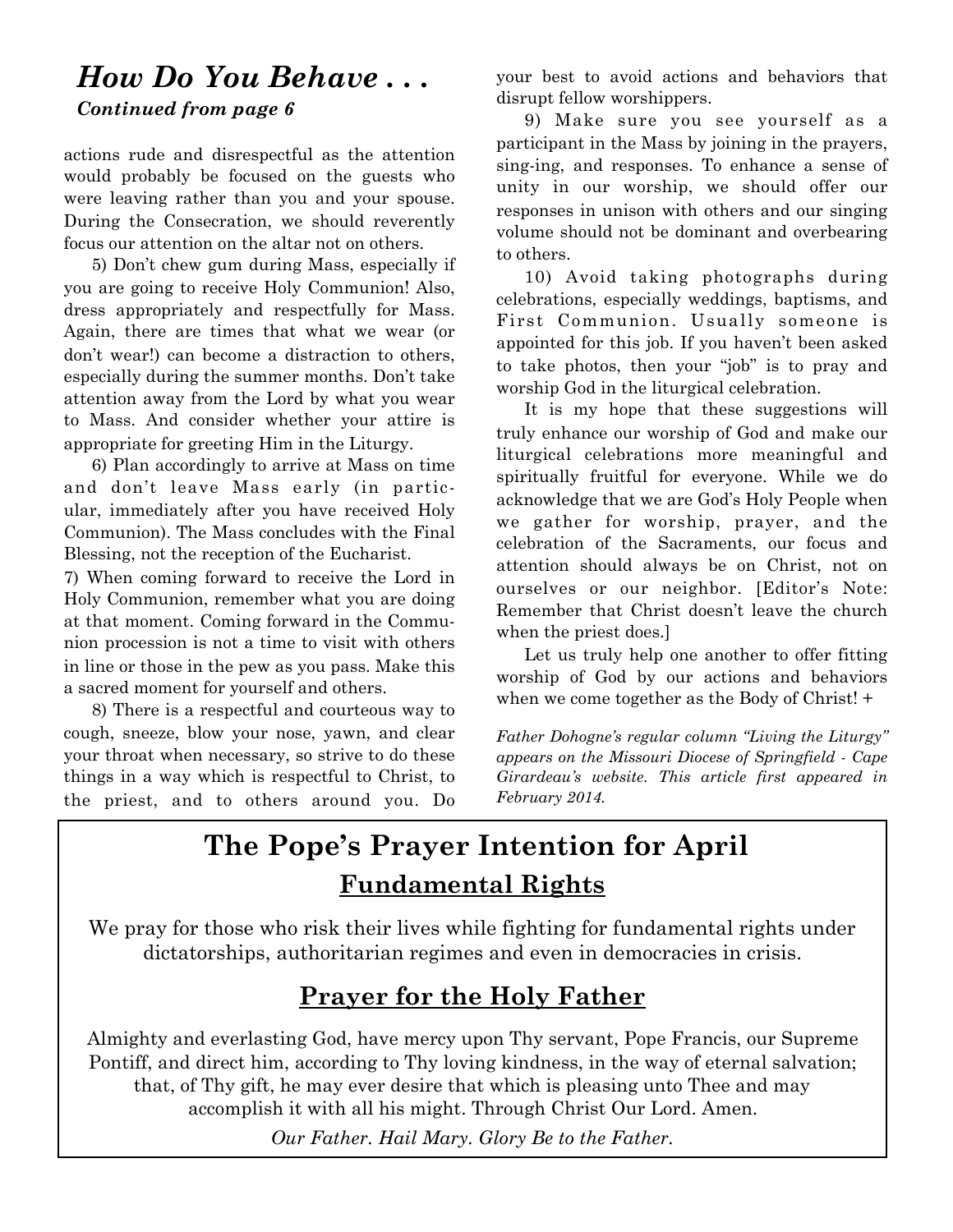

#### **Opus Sanctorum Angelorum Focus of Parish Mission Slated for April 19 - 21,**

Father Wolfgang Seitz of the Order of Canons Regular of the Holy Cross will preach the threeday parish mission, beginning April 19 - 21 at the St. Francis Xavier Church, 347 South St., Hyannis. The parish mission will begin each night at 5:45 p.m.

 On Monday and Tuesday, April 19 and 20, Father Seitz will celebrate Mass at 5:45 p.m. followed by a conference beginning at 6:30 p.m.

 On Monday, Father Seitz's topic will be the Devotion and Consecretation to Mary. On Tuesday, Father Seitz will preach on St. Michael Defend Us in Battle.

 On the final day of the mission, the conference will begin the evening at 5:45 p.m. and the topic will be the Mission of St. Michael. The conference will be followed by Holy Mass with the reception of Conscretion to the Guardian Angel of those who have already completed the year of formation.

 Attendees will have the opportunity to apply for the one-year formation towards the Consecretation to the Guardian Angel.

 During the mission, items from Opus Angelorum will be available.

 For more infromation on Opus Angelorum, please visit: [www.opusangelorum.org](http://www.opusangelorum.org). +

#### **Fostering Faith's True Devotion to Our Lady Continues after Monday Mass**

Father Michael will continue the Fostering Faith journey through St. Louis de Montfort's *True Devotion to Mary.* While space is limited in the lower church hall due to Covid-19 restrictions, the series is live streamed at 10 a.m. each Monday morning.

For those who didn't begin the series when it started on November 30, 2020, you do have the opportunity to begin by accessing the videos at **<http://stfra>[ncishyannis.homestead.com/](http://ncishyannis.homestead.com/Pastor.html)** [Pastor.html](http://ncishyannis.homestead.com/Pastor.html). It's well worth it!

 Father suggests we use the Tan Classics edition of *True Devotion to Mary,* which is available at most book stores, or online from Amazon or directly from the publisher. +

#### **The Year of the Family Began March 19, the Feast of St. Joseph, Husband of Mary**

On the Feast of St. Joseph, and during the Year of St. Joseph, Pope Francis announced the "Amoris Laetitia Family" Year.

 "Five years ago, the Post-Synodal Apostolic Exhortation *Amoris laetitia* on the beauty and joy of conjugal and family love was promulgated," the Pope writes. "On this anniversary I have invited you to spend a year rereading the document and reflecting on the theme, until the celebration of the Tenth World Day of Families which, God willing, will take place in Rome on June 26, 2022.

"In these five years, *Amoris laetitia* has outlined the beginning of a journey, endeavouring to encourage a new pastoral approach to the family situation," the Pope continued. "The main intention of the document was to communicate, in a time and in a profoundly changed culture, that today there is a need for a new outlook on the family on the part of the Church: it is not enough to reiterate the value and importance of doctrine, if we do not become protectors of the beauty of the family and if we do not take compassionate care of its frailties and its wounds."

 As he concluded his message on the Feast of St. Joseph, the patron of the family, Pope Francis' message encouraged: "So let us support the family! Let us defend it from that which compromises its beauty. Let us approach this mystery of love with wonder, discretion and tenderness. And let us commit ourselves to safeguarding its precious and delicate bonds: children, parents, grandparents. We need these bonds to live and to live well, to make humanity more fraternal." +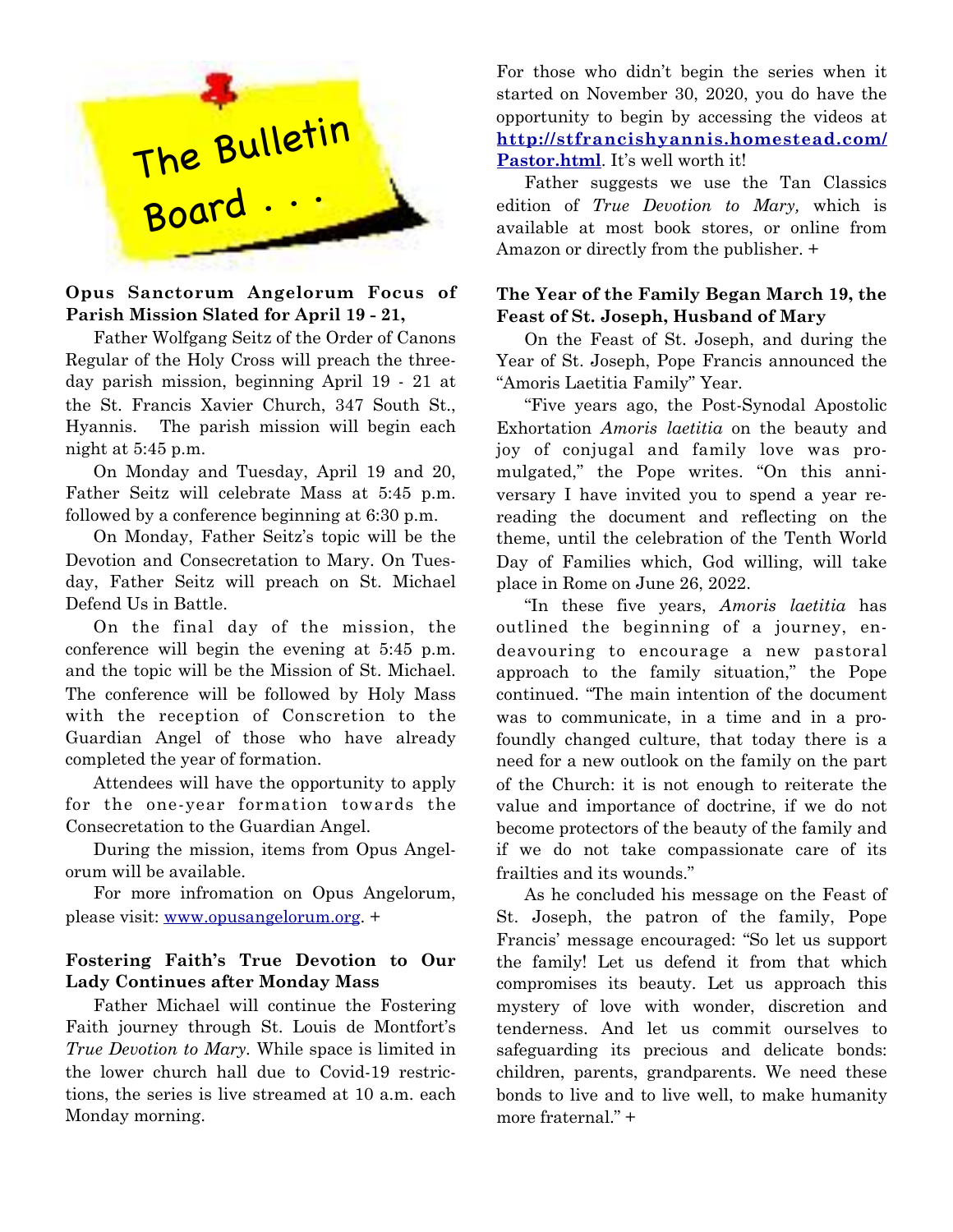Words:<br>WISDOM

"We do not come to church to attend the service as a spectator, but in order, along with the priest, to serve God. Everything we do — our entering, being present, our kneeling and sitting and standing, our reception of the sacred nourishment — should be divine service. This is so only when all we do overflows from the awareness of a collected heart and the mind's attentiveness."

#### **— Fr. Romano Guardini**

"When you are before the altar where Christ reposes, you ought no longer to think that you are amongst men; but believe that there are troops of angels and archangels standing by you, and trembling with respect before the sovereign Master of Heaven and earth. Therefore, when you are in church, be there in silence, fear, and veneration."

#### **— St. John Chrysostom**

"It almost always happens that interior sentiments of pride precede the commission of grievous sins. Peter was not aware of his own weakness. He preferred himself before others; he trusted in himself as though he were incapable of sinning, boasting that no temptation would separate him from Jesus. He would not even believe the assurance of his Divine Master, that he would deny him thrice. Deceived by this vain confidence in his own strength, he neglects to pray, and to have recourse to God; and God, in His justice,

permits him to fall, in punishment of his pride. There is nothing more dangerous than to confide in our own strength, and trust to feelings of fervor. We are full of malice, and capable of committing the most enormous crimes, unless God supports us."

#### **— Fr. Ignatius of the Side of Jesus**

"We ought to speak, shout out against injustices, with confidence and without fear. We proclaim the principles of the Church, the reign of love, without forgetting that it is also a reign of justice."

#### **— Blessed Miguel Pro**

"We've been taught that God did not make the world for no reason, but for the sake of the human race. As I said before, he takes pleasure in those who imitate his attributes, and is displeased with those who embrace what is worthless, whether in word or deed."

#### **— St. Justin Martyr**

"We have close to us as much as Joseph had at Nazareth; we have our Lord in the Blessed Sacrament, but our poor eyes fail to see Him. Let us once become interior souls and we shall immediately see. In no better way can we enter into the Heart of our Lord than through Saint Joseph. Jesus and Mary are eager to pay the debts which they owe him for his devoted care of them, and their greatest pleasure is to fulfill his least desire. Let him, then, lead you by hand into the interior sanctuary of Jesus Eucharistic."

#### **— St. Peter Julian Eymard**

"What does love look like? It has the hands to help others. It has the feet to hasten to the poor and needy. It has eyes to see misery and want. It has the ears to hear the sighs and sorrows of men. That is what love looks Like." **— St. Augustine**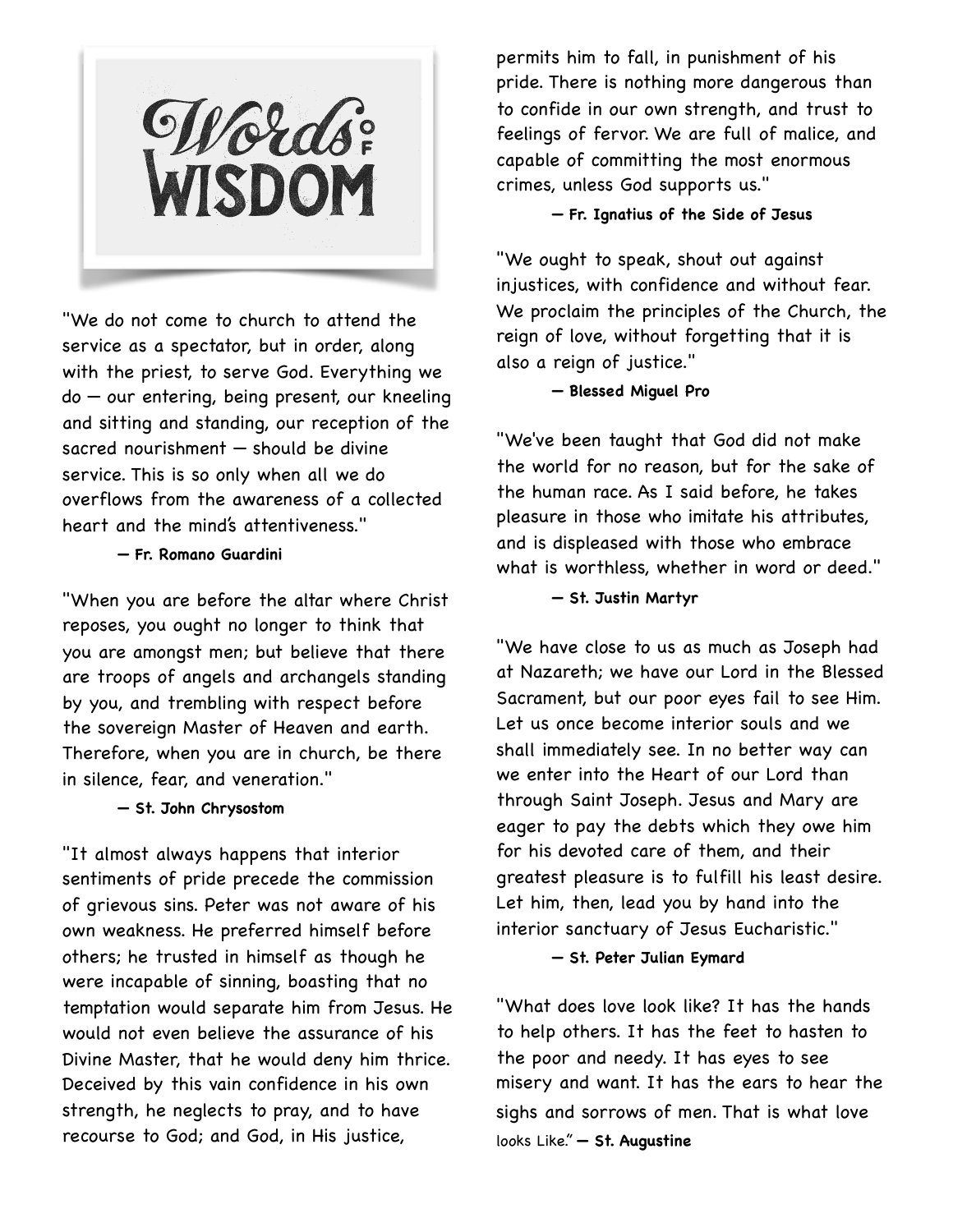Words

"Like an hourglass with a certain number of grains of sand within it, God has appointed your life to last only a certain number of days, and you have absolutely no idea how many there are . . . In God's presence, consider: I have no idea when my life will end. All I know is that death will come for me eventually. Am I doing anything to prepare for the real possibility that God may call me, sooner rather than later? If he called me into eternity today, would I be ready?"

**— Patrick Madrid**

"Our true worth does not consist in what human beings think of us. What we really are consists in what God knows us to be."

#### **— St. John Berchmans**

"Prayer purifies us, reading instructs us. Both are good when both are possible. Otherwise, prayer is better than reading."

#### **— St. Isidore of Seville**

"Realize it, my brethren; — every one who breathes, high and low, educated and ignorant, young and old, man and woman, has a mission, has a work. We are not sent into this world for nothing; we are not born at random; . . . God sees every one of us; He creates every soul, He lodges it in the body, one by one, for a purpose. He needs, He deigns to need, every one of us. He has an end for each of us; we

are all equal in His sight, and we are placed in our different ranks and stations, not to get what we can out of them for ourselves, but to labor in them for Him. As Christ has His work, we too have ours; as He rejoiced to do His work, we must rejoice in ours also."

#### **— St. John Henry Newman**

"It is not that I want merely to be called a Christian, but to actually be one. Yes, if I prove to be one, then I can have the name."

#### **— St. Ignatius of Antioch**

"He does not come down from Heaven each day to stay in the gold ciborium. He comes down to find another Heaven He cherishes infinitely more than the first, the Heaven of our souls, made in His image, living temples of the Most Blessed Trinity!"

#### **— St. Therese of Lisieux**

"[Jesus] sees in children traits and attitudes that are essential in anyone if he is to gain heaven, and, even in this life, if he is to enter the kingdom of faith. A child is devoid of even the slightest feeling of self-sufficiency. It is in constant need of its parents, and knows it. A child is fundamentally a being in need, and this is what a Christian should be before his Father God, a being in total need. A child lives fully in the present and nothing more. The adult's less admirable predisposition is to look restlessly to the future, ignoring the here and now, the present moment, which ought to be lived to the full."

#### **—Fr. Francis Fernández Carvajal**

"Never be in a hurry; do everything quietly and in a calm spirit. Do not lose your inner peace for anything whatsoever, even if your whole world seems upset."

**— St. Francis de Sales**